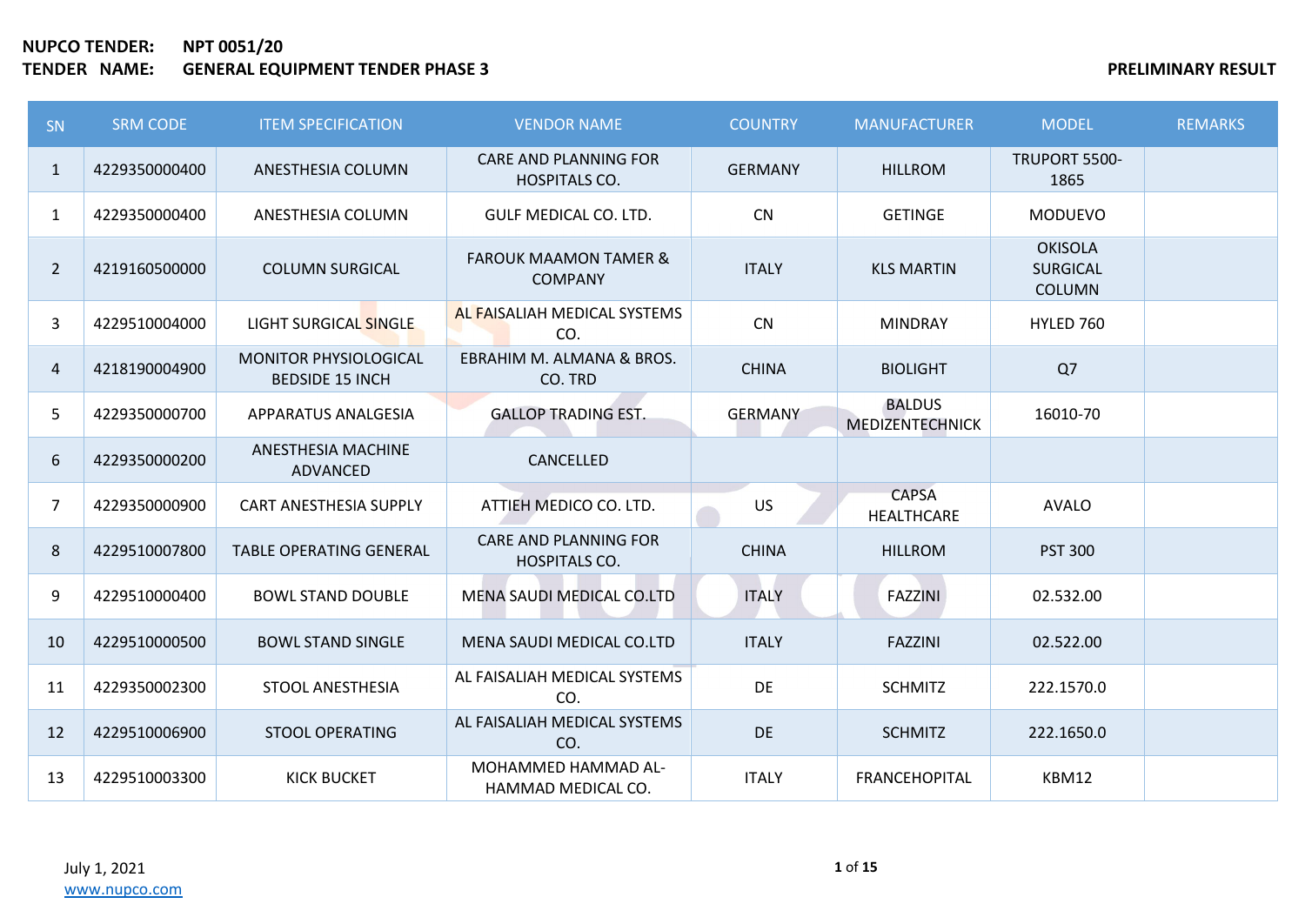| SN | <b>SRM CODE</b> | <b>ITEM SPECIFICATION</b>                          | <b>VENDOR NAME</b>                                | <b>COUNTRY</b>        | <b>MANUFACTURER</b>                      | <b>MODEL</b>      | <b>REMARKS</b>                              |
|----|-----------------|----------------------------------------------------|---------------------------------------------------|-----------------------|------------------------------------------|-------------------|---------------------------------------------|
| 14 | 4229510007200   | <b>TABLE INSTRUMENT-LARGE</b>                      | AL KHATEEB UNITED TRADING                         | <b>FRANCE</b>         | <b>VILLARD</b>                           | 312.19            |                                             |
| 15 | 4229510000800   | <b>CABINET WARMING-</b><br><b>SOLUTIONS</b>        | CANCELLED                                         |                       |                                          |                   |                                             |
| 16 | 4218190003000   | LARYNGOSCOPE-ADULT                                 | MENA SAUDI MEDICAL CO.LTD                         | <b>GERMANY</b>        | <b>RIESTER</b>                           | 12261             |                                             |
| 17 | 4218190003100   | LARYNGOSCOPE ADULT<br><b>PEDIATRIC</b>             | MENA SAUDI MEDICAL CO.LTD                         | <b>GERMANY</b>        | <b>RIESTER</b>                           | 12261             |                                             |
| 18 | 4214000002300   | <b>CYLINDER O2 SIZE E WITH</b><br><b>REGULATOR</b> | AL-JEEL MEDICAL & TRADING<br>CO. LTD              | <b>USA</b>            | <b>MEDSOURCE</b>                         | MS-MED-ET         |                                             |
| 19 | 4214000007000   | STOOL FOOT 1 STEP                                  | <b>MOHAMMED HAMMAD AL-</b><br>HAMMAD MEDICAL CO.  | <b>KSA</b>            | <b>QIMAT AL HADARA</b><br><b>FACTORY</b> | QHF515            |                                             |
| 20 | 4214000004100   | LIGHT EXAM CEILING<br><b>MOUNTED</b>               | CANCELLED                                         |                       |                                          |                   |                                             |
| 21 | 4219180003300   | WHEELCHAIR-BARIATRIC                               | ALSHOUMOUKH TRADING FOR<br><b>TECHNICAL &amp;</b> | <b>UNITED KINGDOM</b> | <b>BRISTOL MAID</b>                      | 5X-0100-061-000/K |                                             |
| 22 | 4214000009200   | <b>WHEELCHAIR PEDIATRIC</b>                        | CANCELLED                                         |                       |                                          |                   |                                             |
| 23 | 4229351800000   | <b>SUCTION PUMP ELECTRIC</b><br><b>MOBILE</b>      | <b>CANCELLED</b>                                  |                       |                                          |                   |                                             |
| 24 | 4214000006300   | <b>SPHYGMOMANOMETER</b><br><b>ANEROID MOBILE</b>   | AL-JEEL MEDICAL & TRADING<br>CO. LTD              | <b>USA</b>            | <b>MEDSOURCE</b>                         | MS-MED30          |                                             |
| 25 | 4214000002600   | DOPPLER FETAL HEART<br>HANDHELD                    | MENA SAUDI MEDICAL CO.LTD                         | <b>CHINA</b>          | <b>EDAN</b>                              | SD <sub>3</sub>   | <b>INCLUDE ALL</b><br><b>PROBES</b>         |
| 26 | 4214000000500   | <b>CARDIOTOCOGRAPHY UNIT</b>                       | AL FAISALIAH MEDICAL SYSTEMS<br>CO.               | DE                    | <b>PHILIPS</b>                           | <b>FM30</b>       | <b>INCLUDED ALL</b><br><b>OPTIONS PRICE</b> |
| 26 | 4214000000500   | CARDIOTOCOGRAPHY UNIT                              | AL KHATEEB UNITED TRADING                         | UNITED KINGDOM        | <b>HUNTLEIGH</b>                         | TEAM3I            | <b>INCLUDED ALL</b><br><b>OPTIONS PRICE</b> |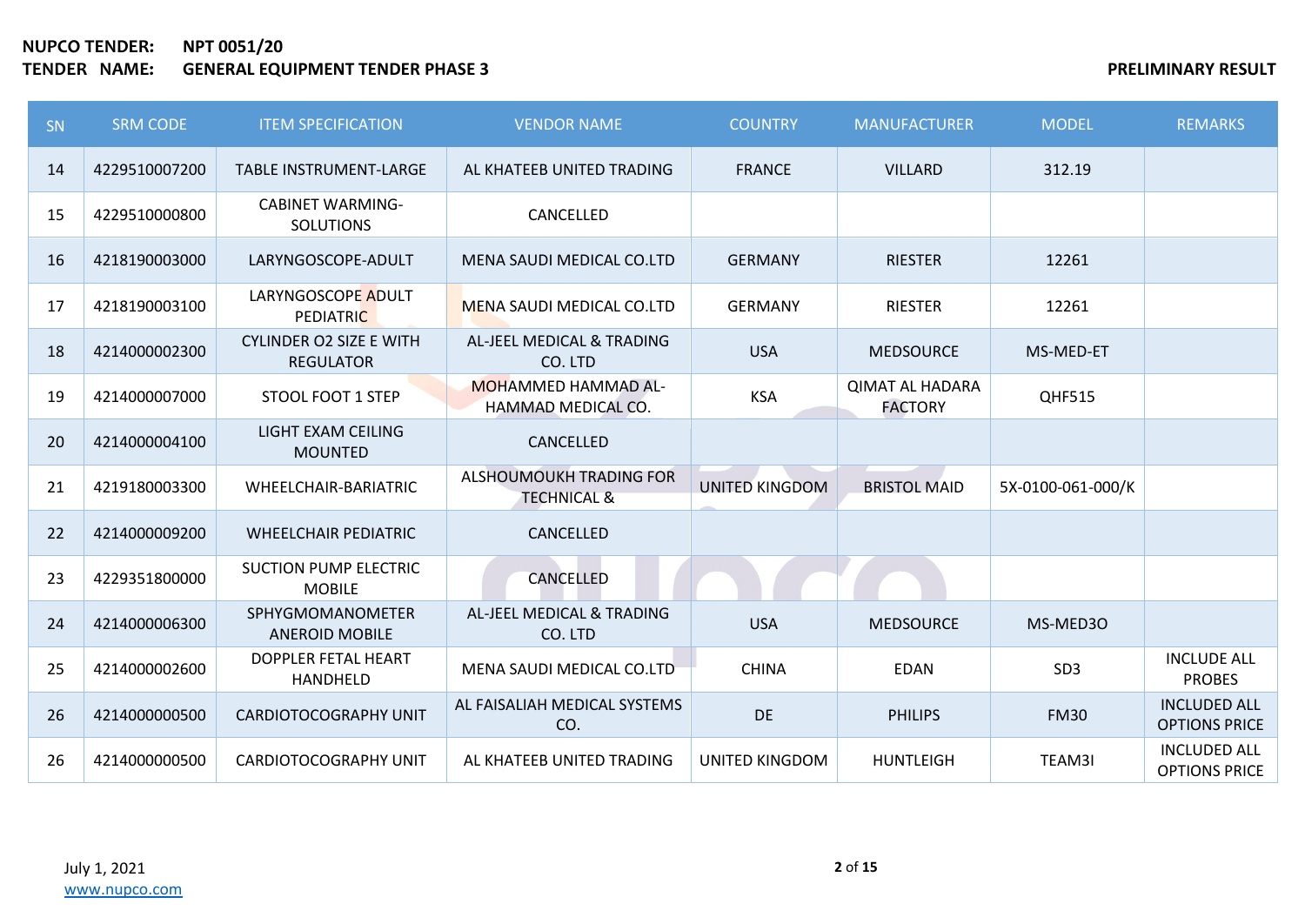| <b>SN</b> | <b>SRM CODE</b> | <b>ITEM SPECIFICATION</b>                | <b>VENDOR NAME</b>                                | <b>COUNTRY</b>                    | <b>MANUFACTURER</b>                 | <b>MODEL</b>       | <b>REMARKS</b> |
|-----------|-----------------|------------------------------------------|---------------------------------------------------|-----------------------------------|-------------------------------------|--------------------|----------------|
| 27        | 4219180000800   | <b>BED LABOUR AND DELIVERY</b>           | EBRAHIM M. ALMANA & BROS.<br>CO. TRD              | <b>POLAND</b>                     | <b>FAMED ŻYWIEC</b>                 | FREYA (LM-03)      |                |
| 28        | 4219180003700   | STRETCHER RECOVERY                       | ATTIEH MEDICO CO. LTD.                            | CN                                | <b>SAIKANG MEDICAL</b>              | SKB041-3           |                |
| 29        | 4220180055400   | X-RAY DIGITAL DUAL<br><b>DETECTOR</b>    | CANCELLED                                         |                                   |                                     |                    |                |
| 30        | 4220170000300   | ULTRASOUND 4D GENERAL<br><b>PORTABLE</b> | CANCELLED                                         |                                   |                                     |                    |                |
| 31        | 4220170000400   | ULTRASOUND 4D OBGYN<br><b>STATION</b>    | CANCELLED                                         |                                   |                                     |                    |                |
| 32        | 4214000057300   | <b>TABLE EXAM ORTHOPEDIC</b>             | ATTIEH MEDICO CO. LTD.                            | <b>US</b>                         | <b>RITTER - MIDMARK</b>             | 204                |                |
| 33        | 4214000057200   | <b>TABLE EXAM GYNECOLOGY</b>             | CANCELLED                                         |                                   |                                     |                    |                |
| 34        | 4214000013700   | TABLE EXAM PEDIATRIC                     | CANCELLED                                         |                                   |                                     |                    |                |
| 35        | 4218190001900   | <b>EEG UNIT</b>                          | ATTIEH MEDICO CO. LTD.                            | $\ensuremath{\mathsf{IT}}\xspace$ | MICROMED S.P.A.                     | <b>BRAIN QUICK</b> |                |
| 36        | 4227160200300   | SPIROMETER DESKTOP                       | VISION PROTECTA CO,LTD                            | <b>ITALY</b>                      | COSMED                              | PONY FX            |                |
| 36        | 4227160200300   | SPIROMETER DESKTOP                       | <b>MEDICAL SUPPLIES &amp; SERVICES</b><br>CO. LTD | <b>GERMANY</b>                    | <b>VYAIRE-</b><br><b>CAREFUSION</b> | <b>MICROLAB</b>    |                |
| 37        | 4220185600000   | <b>HOLTER ECG</b>                        | AL FAISALIAH MEDICAL SYSTEMS<br>CO.               | <b>US</b>                         | <b>PHILIPS</b>                      | <b>DIGITRAK</b>    |                |
| 38        | 4215243400100   | AMALGAMATOR                              | CIGALAH PHARMA WAREHOUSE                          | <b>AUSTRALIA</b>                  | <b>DENTSPLY</b>                     | <b>PROMIX II</b>   |                |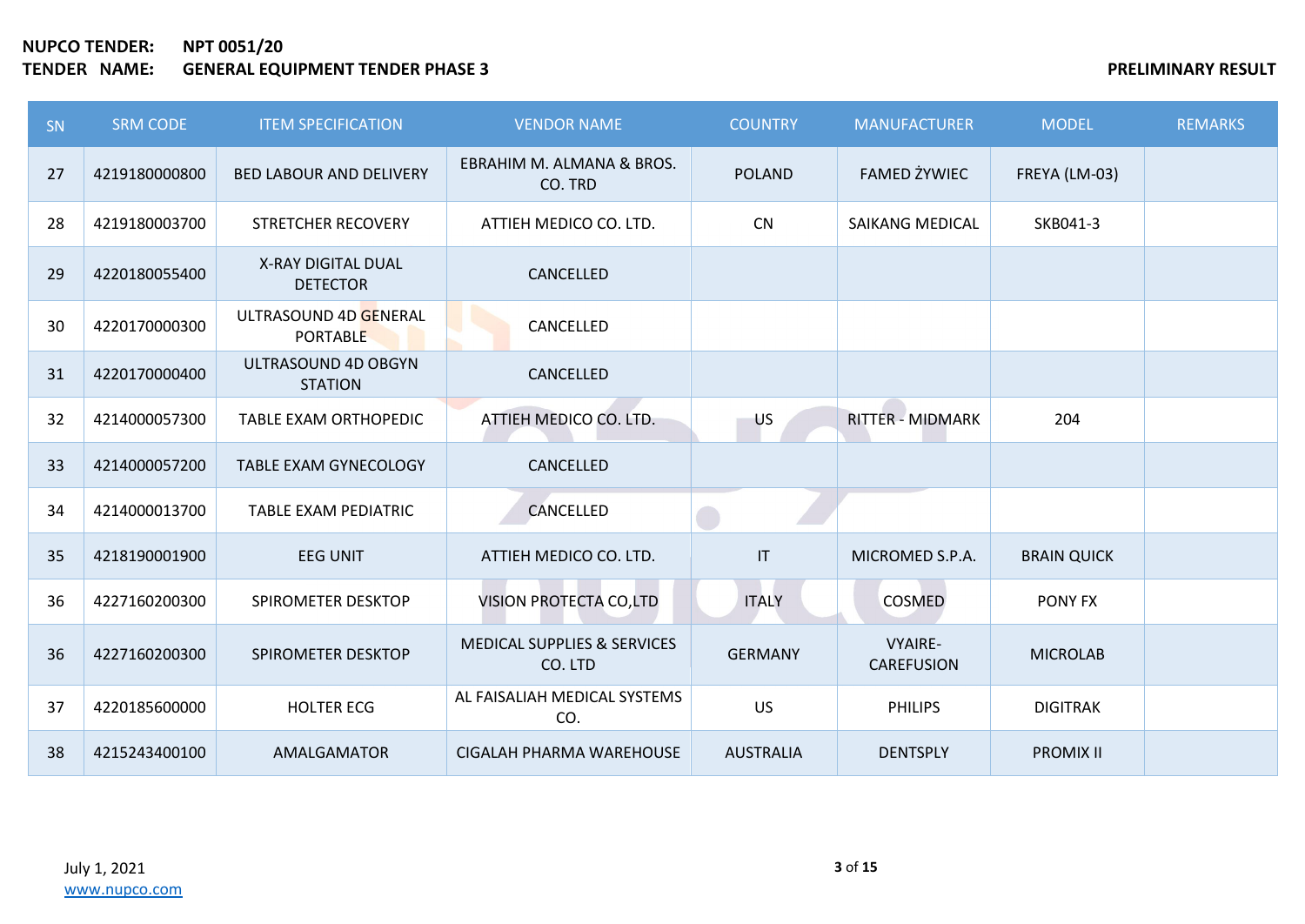| SN | <b>SRM CODE</b> | <b>ITEM SPECIFICATION</b>                          | <b>VENDOR NAME</b>                  | <b>COUNTRY</b> | <b>MANUFACTURER</b>                | <b>MODEL</b>                                                           | <b>REMARKS</b> |
|----|-----------------|----------------------------------------------------|-------------------------------------|----------------|------------------------------------|------------------------------------------------------------------------|----------------|
| 39 | 4215160005000   | <b>INSTRUMENT SET FOR FILLING</b><br>AND DENTAL TX | CIGALAH PHARMA WAREHOUSE            | <b>ITALY</b>   | CORICAMA                           | <b>INSTRUMENT SET</b><br>FOR FILLING AND<br><b>DENTAL</b><br>TREATMENT |                |
| 40 | 4215169100100   | <b>LOCATOR APEX</b>                                | <b>NO QUOTE</b>                     |                |                                    |                                                                        |                |
| 41 | 4215201200500   | DIGITAL SENSOR PERIAPICAL<br>RADIO-STANDARD        | MASAR MEDICAL CO.                   | <b>JAPAN</b>   | <b>NEWTOM</b>                      | <b>NEWTOM X-VS SIZE</b><br>$\overline{2}$                              |                |
| 42 | 4215150100300   | LIGHT CURING LED CORDLESS                          | CIGALAH PHARMA WAREHOUSE            | <b>ITALY</b>   | <b>MECTRON</b>                     | <b>STARLIGHT PRO</b>                                                   |                |
| 43 | 4229520201300   | MODULAR SURGICAL W/<br><b>ELECTRIC SAW</b>         | AL FAISALIAH MEDICAL SYSTEMS<br>CO. | <b>US</b>      | <b>STRYKER</b>                     | 54-00052000                                                            |                |
| 44 | 4215163600500   | ULTRASONIC DENTAL SCALER                           | CANCELLED                           |                |                                    |                                                                        |                |
| 45 | 4221000040500   | <b>CLEANER ULTRASONIC</b>                          | CANCELLED                           |                |                                    |                                                                        |                |
| 46 | 4111600473000   | DIGITAL PULP VITALITY TESTER                       | <b>NO QUOTE</b>                     |                |                                    |                                                                        |                |
| 47 | 4227250009300   | SEDATION KIT NITROUS OXIDE                         | <b>GALLOP TRADING EST.</b>          | <b>GERMANY</b> | <b>BALDUS</b><br>MEDIZENTECHNICK   | 16010-70                                                               |                |
| 48 | 4215200800300   | X-RAY DENTAL DIGITAL WALL<br><b>MOUNT</b>          | CANCELLED                           |                |                                    |                                                                        |                |
| 49 | 4215200800500   | X-RAY PANORAMIC WITH<br><b>CEPHALOMETRIC 3D</b>    | CANCELLED                           |                |                                    |                                                                        |                |
| 50 | 4110151800000   | PHARMACEUTICAL BLENDER                             | <b>NO QUOTE</b>                     |                |                                    |                                                                        |                |
| 51 | 4110301101200   | FREEZER ULTRA LOW -30 500<br><b>LITERS</b>         | ATTIEH MEDICO CO. LTD.              | IT             | <b>DESMON</b><br><b>SCIENTIFIC</b> | DS-GB7B/I-30-O                                                         |                |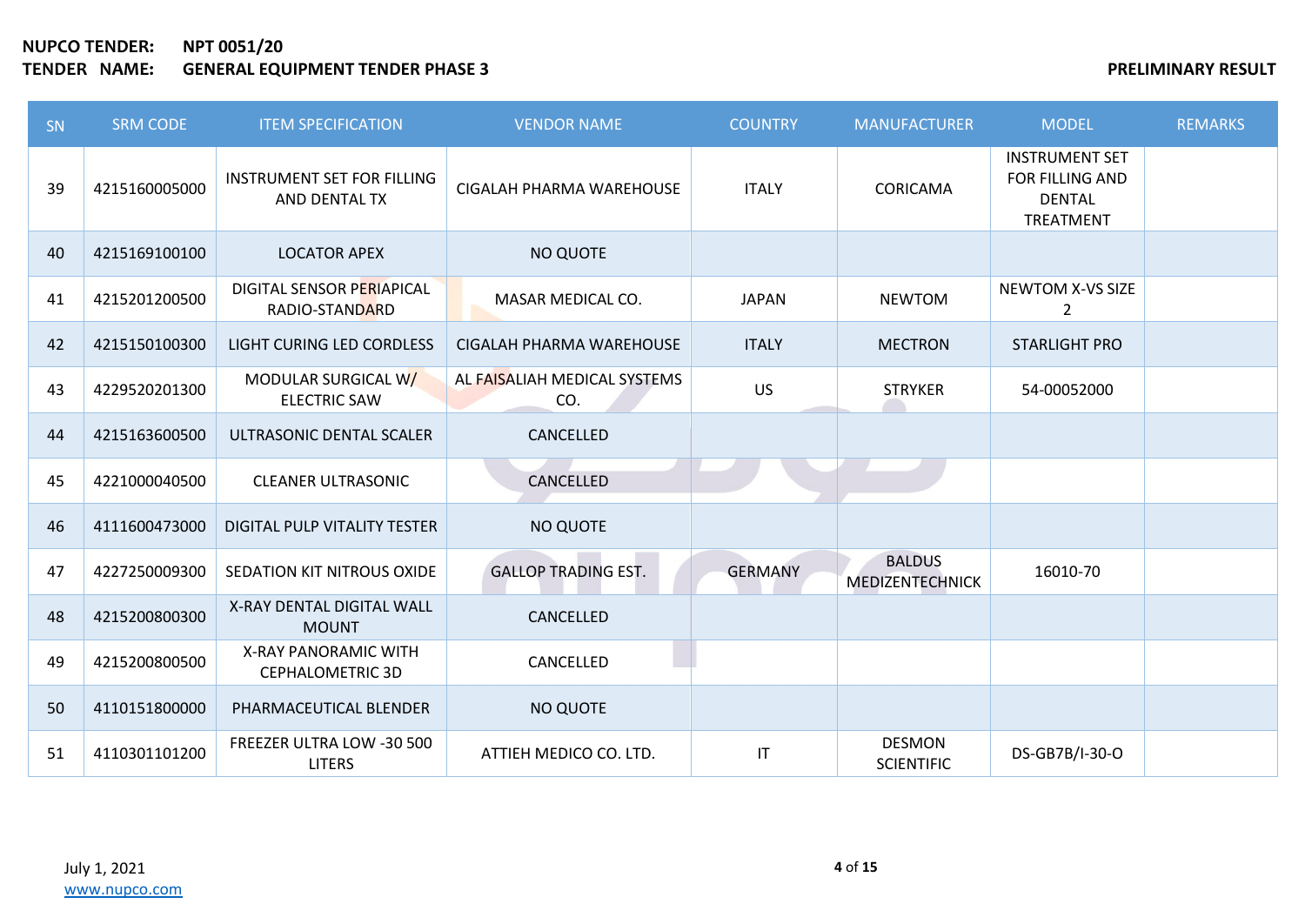| SN | <b>SRM CODE</b> | <b>ITEM SPECIFICATION</b>                              | <b>VENDOR NAME</b>     | <b>COUNTRY</b> | <b>MANUFACTURER</b> | <b>MODEL</b>          | <b>REMARKS</b> |
|----|-----------------|--------------------------------------------------------|------------------------|----------------|---------------------|-----------------------|----------------|
| 52 | 4110301100900   | <b>REFRIGERATOR PHARMACY</b><br>700L                   | VISION PROTECTA CO,LTD | <b>ITALY</b>   | <b>TEKNALAB</b>     | PM 7100 NFP SLIM      |                |
| 53 | 4115000007000   | <b>CART UTILITY</b>                                    | GULF MEDICAL CO. LTD.  | <b>US</b>      | <b>METRO</b>        | 1824FS-H3S-5M-<br>5MB |                |
| 54 | 4219190400200   | SAFE NARCOTIC LARGE                                    | CANCELLED              |                |                     |                       |                |
| 55 | 4110302200000   | VACCINE COLD STORAGE BOX                               | CANCELLED              |                |                     |                       |                |
| 56 | 4111223200500   | <b>REFRIGERATOR PHARMACY</b><br><b>VACCINE</b>         | VISION PROTECTA CO,LTD | <b>ITALY</b>   | <b>TEKNALAB</b>     | <b>LB 5020 NFP</b>    |                |
| 57 | 4115000033400   | <b>TUBE TEST HOLDER</b>                                | NO QUOTE               |                |                     |                       |                |
| 58 | 4214000014600   | <b>CHAIR LAB</b>                                       | CANCELLED              |                |                     |                       |                |
| 59 | 4214000011900   | <b>METER PH</b>                                        | NO QUOTE               |                |                     |                       |                |
| 60 | 4115000024400   | PIPETTOR ADJUSTABLE                                    | CANCELLED              |                |                     |                       |                |
| 61 | 4111222000500   | REFRIGERATOR LABORATORY<br>2-8C, 25CU FT               | VISION PROTECTA CO,LTD | <b>ITALY</b>   | <b>TEKNALAB</b>     | <b>PM 5020 NFP</b>    |                |
| 62 | 4112280400600   | <b>RACK TEST TUBE 12 MM</b><br><b>DIAMETER 36 HOLE</b> | <b>NO QUOTE</b>        |                |                     |                       |                |
| 63 | 4112280400800   | RACK TEST TUBE 16 MM<br><b>DIAMETER 12 HOLE</b>        | <b>NO QUOTE</b>        |                |                     |                       |                |
| 64 | 4112280400900   | RACK TEST TUBE 16 MM<br><b>DIAMETER 24 HOLE</b>        | <b>NO QUOTE</b>        |                |                     |                       |                |
| 65 | 4115000015000   | HOLDER SLIDE CAPACITY 20<br><b>SLIDES</b>              | <b>NO QUOTE</b>        |                |                     |                       |                |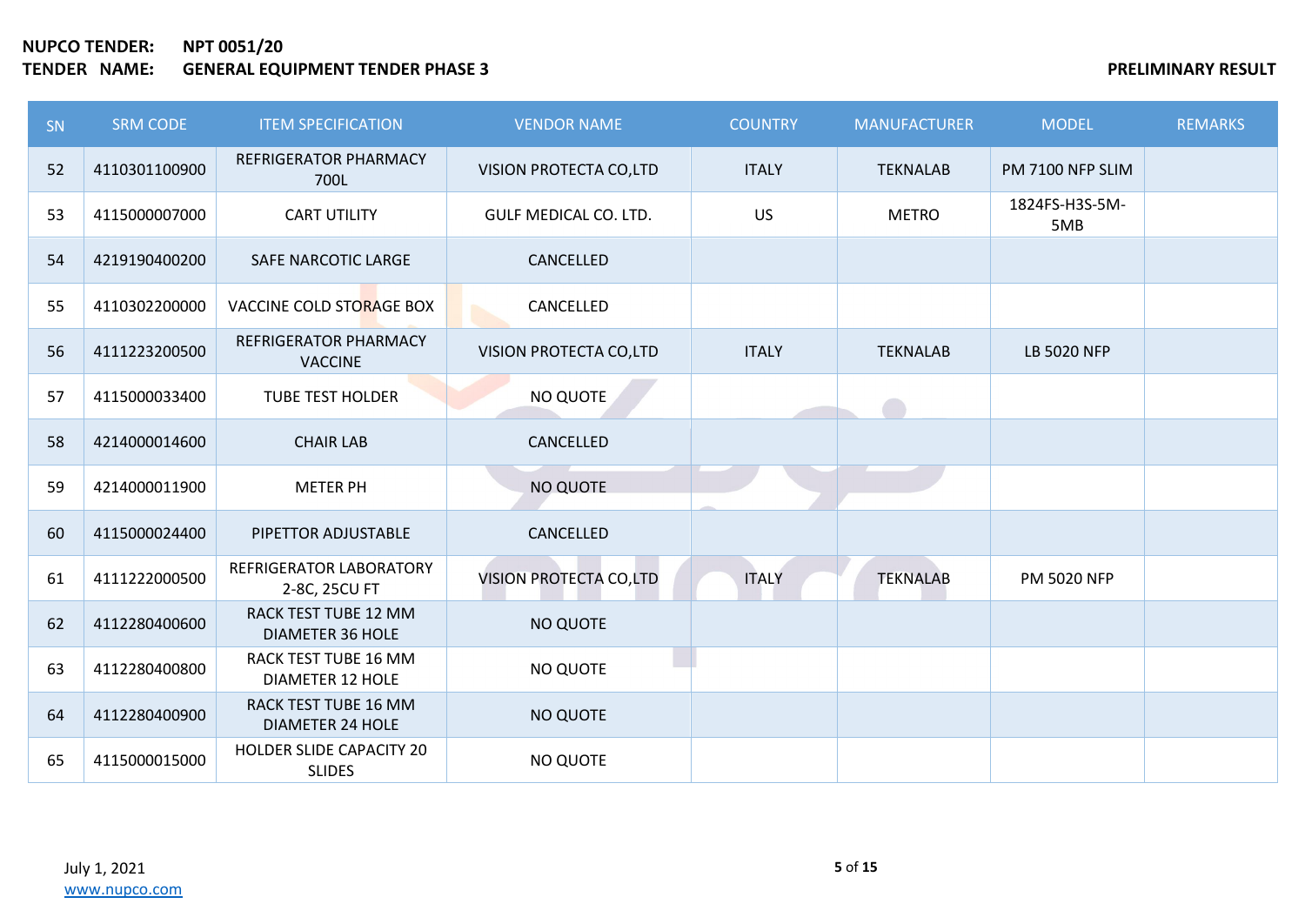## **NUPCO TENDER: NPT 0051/20 THE SERVICE SERVIFUS ASSESSED ASSESSED ASSESSED ASSESSED ASSESSED ASSESSED AND RESULT AND RESULT**

| SN | <b>SRM CODE</b> | <b>ITEM SPECIFICATION</b>                          | <b>VENDOR NAME</b>                                 | <b>COUNTRY</b> | <b>MANUFACTURER</b>                    | <b>MODEL</b>                                     | <b>REMARKS</b> |
|----|-----------------|----------------------------------------------------|----------------------------------------------------|----------------|----------------------------------------|--------------------------------------------------|----------------|
| 66 | 4115000030600   | <b>STOP WATCH</b>                                  | NO QUOTE                                           |                |                                        |                                                  |                |
| 67 | 4115000032800   | <b>TOURNIQUET LARGE</b>                            | CANCELLED                                          |                |                                        |                                                  |                |
| 68 | 4115000033000   | <b>TOURNIQUET SMALL</b>                            | NO QUOTE                                           |                |                                        |                                                  |                |
| 69 | 4115000003900   | <b>BAG HOLDER BIOHAZARD</b>                        | NO QUOTE                                           |                |                                        |                                                  |                |
| 70 | 4115000026600   | <b>RACK PIPETTOR</b>                               | ABDULLA FOUAD FOR MEDICAL<br><b>SUPPLIES</b>       | <b>DE</b>      | <b>EPPENDORF</b>                       | 3123000047-1&<br>3123000055-2 &<br>3123000063-3& |                |
| 71 | 4115000009800   | <b>CONTAINER SPECIMEN</b><br><b>TRANSPORT</b>      | NO QUOTE                                           |                | e i                                    |                                                  |                |
| 72 | 4115000001000   | ANALYZER AUTO CHEM SEMI-<br><b>LIQ AGENTS TABL</b> | CANCELLED                                          |                |                                        |                                                  |                |
| 73 | 4217000001200   | <b>GLUCOMETER</b>                                  | <b>FAROUK MAAMON TAMER &amp;</b><br><b>COMPANY</b> | <b>USA</b>     | ROCHE DIABETES<br>CARE                 | ACCU-CHEK<br><b>INSTANT METER</b><br>MG/DL KIT   |                |
| 74 | 4115000000700   | ANALYZER AUTOMATED<br><b>BLOOD GAS PH</b>          | <b>FAROUK MAAMON TAMER &amp;</b><br><b>COMPANY</b> | SWITZERLAND    | <b>ROCHE</b><br><b>DIAGNOSTICS</b>     | COBAS B 123                                      |                |
| 74 | 4115000000700   | ANALYZER AUTOMATED<br><b>BLOOD GAS PH</b>          | ABDULLA FOUAD FOR MEDICAL<br><b>SUPPLIES</b>       | US             | <b>INSTRUMENT</b><br><b>LABORATORY</b> | <b>GEM PREMIER</b><br>4000                       |                |
| 75 | 4218190009600   | <b>WARMER INFANT WITH</b><br><b>BASSINET</b>       | CANCELLED                                          |                |                                        |                                                  |                |
| 76 | 4218190002800   | <b>INCUBATORS INFANT</b><br>TRANSPORT W/VENTILATOR | CANCELLED                                          |                |                                        |                                                  |                |
| 77 | 4218190011500   | <b>RESUSCITATOR INFANT</b>                         | CANCELLED                                          |                |                                        |                                                  |                |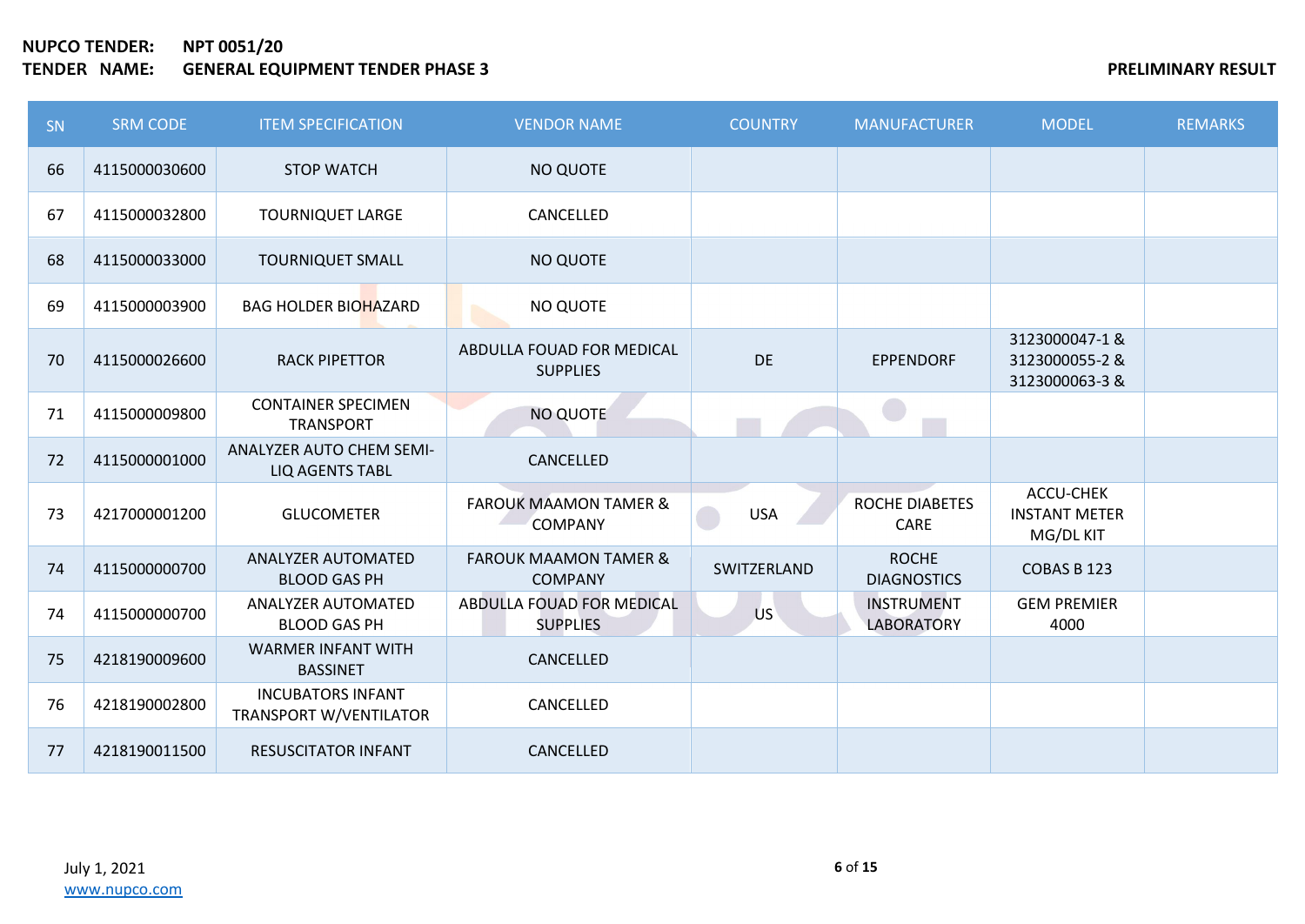| <b>SN</b> | <b>SRM CODE</b> | <b>ITEM SPECIFICATION</b>                                               | <b>VENDOR NAME</b>                                 | <b>COUNTRY</b>        | <b>MANUFACTURER</b>  | <b>MODEL</b>          | <b>REMARKS</b> |
|-----------|-----------------|-------------------------------------------------------------------------|----------------------------------------------------|-----------------------|----------------------|-----------------------|----------------|
| 78        | 4218190007400   | <b>RESUSCITATOR KIT NEONATE</b>                                         | CANCELLED                                          |                       |                      |                       |                |
| 79        | 4229351700000   | <b>ASPIRATOR, UTERINE</b>                                               | DAR AL NAJAT MEDICAL<br><b>TECHNOLOGY</b>          | <b>ITALY</b>          | <b>FAZZINI</b>       | $F-60 - P/N$ : F-60/F |                |
| 80        | 4214000006900   | <b>STOOL EXAMINATION</b>                                                | CANCELLED                                          |                       |                      |                       |                |
| 81        | 4219180000500   | <b>BED INTENSIVE CARE</b>                                               | <b>FAROUK MAAMON TAMER &amp;</b><br><b>COMPANY</b> | <b>CZECH REPUBLIC</b> | <b>LINET</b>         | <b>ELEGANZA 5</b>     |                |
| 82        | 4218190014700   | MONITOR BEDSIDE CENTRAL<br>08 BEDS ADULT AND<br><b>PEDIATRIC</b>        | <b>FAROUK MAAMON TAMER &amp;</b><br><b>COMPANY</b> | <b>JAPAN</b>          | <b>NIHON KOHDEN</b>  | CNS-6201              |                |
| 82        | 4218190014700   | <b>MONITOR BEDSIDE CENTRAL</b><br>08 BEDS ADULT AND<br><b>PEDIATRIC</b> | AL-JEEL MEDICAL & TRADING<br>CO. LTD               | FINLAND-              | <b>GE HEALTHCARE</b> | <b>CSCS-B850</b>      |                |
| 83        | 4218190014800   | MONITOR BEDSIDE CENTRAL<br><b>10 BEDS ADULT AND</b><br>PEDIATRIC        | <b>FAROUK MAAMON TAMER &amp;</b><br><b>COMPANY</b> | <b>JAPAN</b>          | <b>NIHON KOHDEN</b>  | CNS-6201              |                |
| 83        | 4218190014800   | MONITOR BEDSIDE CENTRAL<br><b>10 BEDS ADULT AND</b><br><b>PEDIATRIC</b> | AL-JEEL MEDICAL & TRADING<br>CO. LTD               | <b>FINLAND</b>        | <b>GE HEALTHCARE</b> | <b>CSCS-B850</b>      |                |
| 84        | 4218190005000   | <b>MONITOR PHYSIOLOGICAL</b><br><b>BEDSIDE 17 INCH</b>                  | EBRAHIM M. ALMANA & BROS.<br>CO. TRD               | <b>CHINA</b>          | <b>BIOLIGHT</b>      | A <sub>8</sub>        |                |
| 85        | 4227220700000   | <b>VENTILATOR HIGH FREQ</b><br><b>ADULT &amp; PEDIATRIC</b>             | CANCELLED                                          |                       |                      |                       |                |
| 86        | 4218190006600   | <b>DOCKING PUMP INFUSION 4</b>                                          | CANCELLED                                          |                       |                      |                       |                |
| 87        | 4218190001700   | DETECTOR BLOOD FLOW                                                     | ATTIEH MEDICO CO. LTD.                             | DE                    | <b>ELCAT</b>         | <b>HANDYDOP</b>       |                |
| 88        | 4220170000900   | ULTRASOUND UNIT PORTABLE                                                | CANCELLED                                          |                       |                      |                       |                |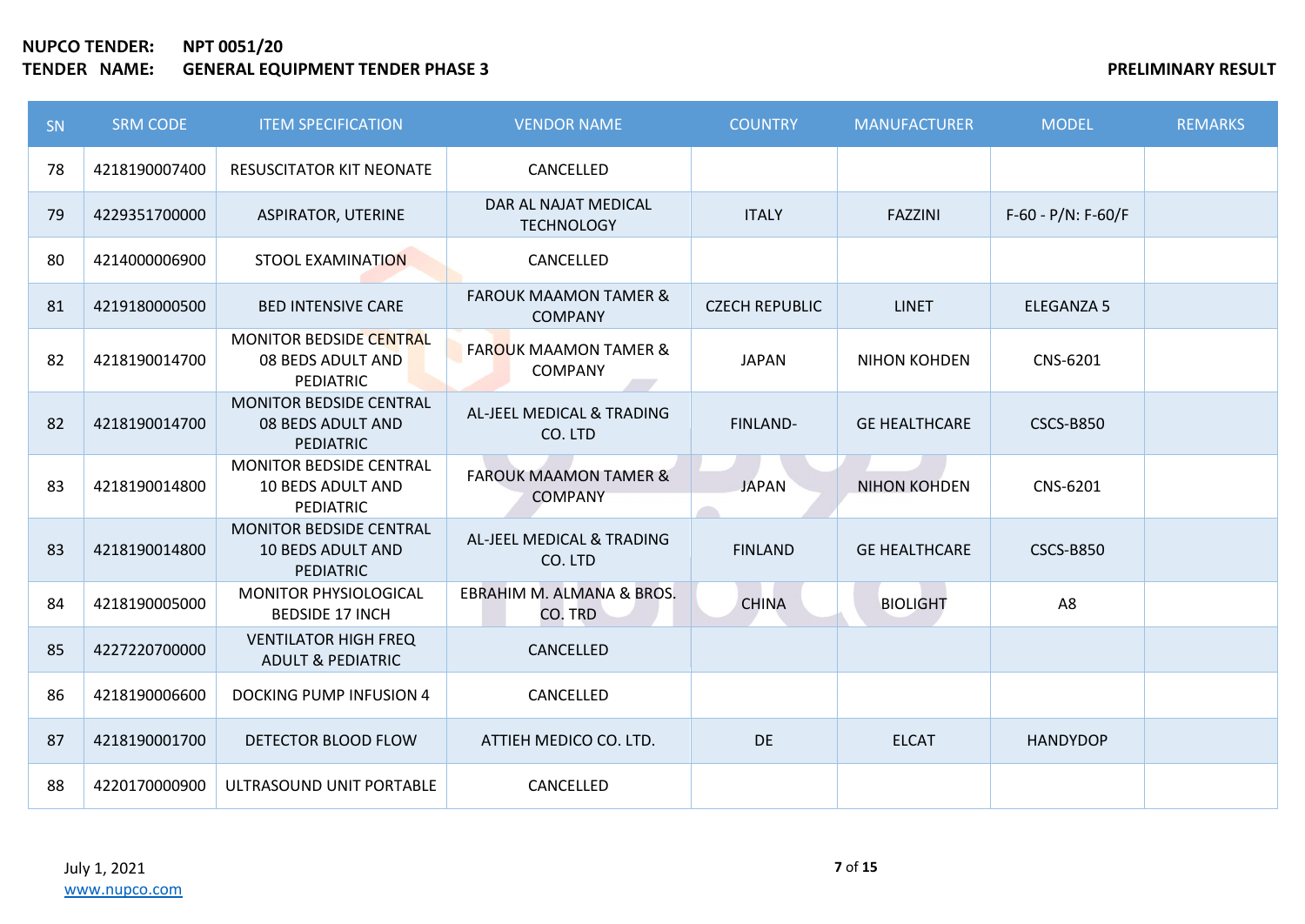| <b>SN</b> | <b>SRM CODE</b> | <b>ITEM SPECIFICATION</b>                                    | <b>VENDOR NAME</b>                                 | <b>COUNTRY</b> | <b>MANUFACTURER</b> | <b>MODEL</b>                         | <b>REMARKS</b> |
|-----------|-----------------|--------------------------------------------------------------|----------------------------------------------------|----------------|---------------------|--------------------------------------|----------------|
| 89        | 4220170000100   | <b>TABLE ULTRASOUND</b>                                      | AL FAISALIAH MEDICAL SYSTEMS<br>CO.                | <b>US</b>      | <b>HERITAGE</b>     | SONOBED - MULTI-<br><b>SPECIALTY</b> |                |
| 90        | 4218190003400   | <b>MARKER CARDIAC &amp; KIDNEY</b><br>P.O.C                  | CANCELLED                                          |                |                     |                                      |                |
| 91        | 4115000013100   | FREEZER 500 LITER                                            | VISION PROTECTA CO,LTD                             | <b>ITALY</b>   | <b>TEKNALAB</b>     | <b>DFP 5010 NFA</b>                  |                |
| 92        | 4115000030400   | STILL WATER AUTOMATED 10<br>$-12L$                           | NO QUOTE                                           |                |                     |                                      |                |
| 93        | 4115000000600   | ANALYZER AUTOMATED<br><b>BLOOD CULTURE</b>                   | <b>FAROUK MAAMON TAMER &amp;</b><br><b>COMPANY</b> | <b>USA</b>     | <b>BD</b>           | <b>BACTEC FX40</b>                   |                |
| 94        | 4115000016500   | <b>INCUBATOR CO2 WITH</b><br><b>CYLINDER &amp; REGULATOR</b> | CANCELLED                                          |                |                     |                                      |                |
| 95        | 4115000004000   | <b>BALANCE ANALYTICAL 350</b><br><b>GRAMS</b>                | <b>NO QUOTE</b>                                    |                |                     |                                      |                |
| 96        | 4110302200100   | <b>BOX COLD 18L</b>                                          | CANCELLED                                          |                |                     |                                      |                |
| 97        | 4111222000700   | <b>REFRIGERATOR LAB SMALL</b><br>TYPE 25CU FT                | VISION PROTECTA CO,LTD                             | <b>ITALY</b>   | <b>TEKNALAB</b>     | <b>PM 5020 NFP</b>                   |                |
| 98        | 4110302200200   | <b>BOX COLD 8L</b>                                           | CANCELLED                                          |                |                     |                                      |                |
| 99        | 4214000011200   | THERMOMETER LABORATORY<br>$-20$ TO $+15$                     | <b>NO QUOTE</b>                                    |                |                     |                                      |                |
| 100       | 4229350002700   | <b>WARMER BLOOD</b>                                          | AL KHATEEB UNITED TRADING                          | <b>AUSTRIA</b> | <b>BEIGLER</b>      | <b>BW685</b>                         |                |
| 101       | 4229510010400   | ULTRASOUND VASCULAR<br><b>DOPPLER</b>                        | CANCELLED                                          |                |                     |                                      |                |
| 102       | 4227220800600   | <b>MATTRESS AIR MED RISK</b>                                 | AL FAISALIAH MEDICAL SYSTEMS<br>CO.                | <b>CN</b>      | <b>NOVACARE</b>     | <b>SMARTLINE PLUS 5</b>              |                |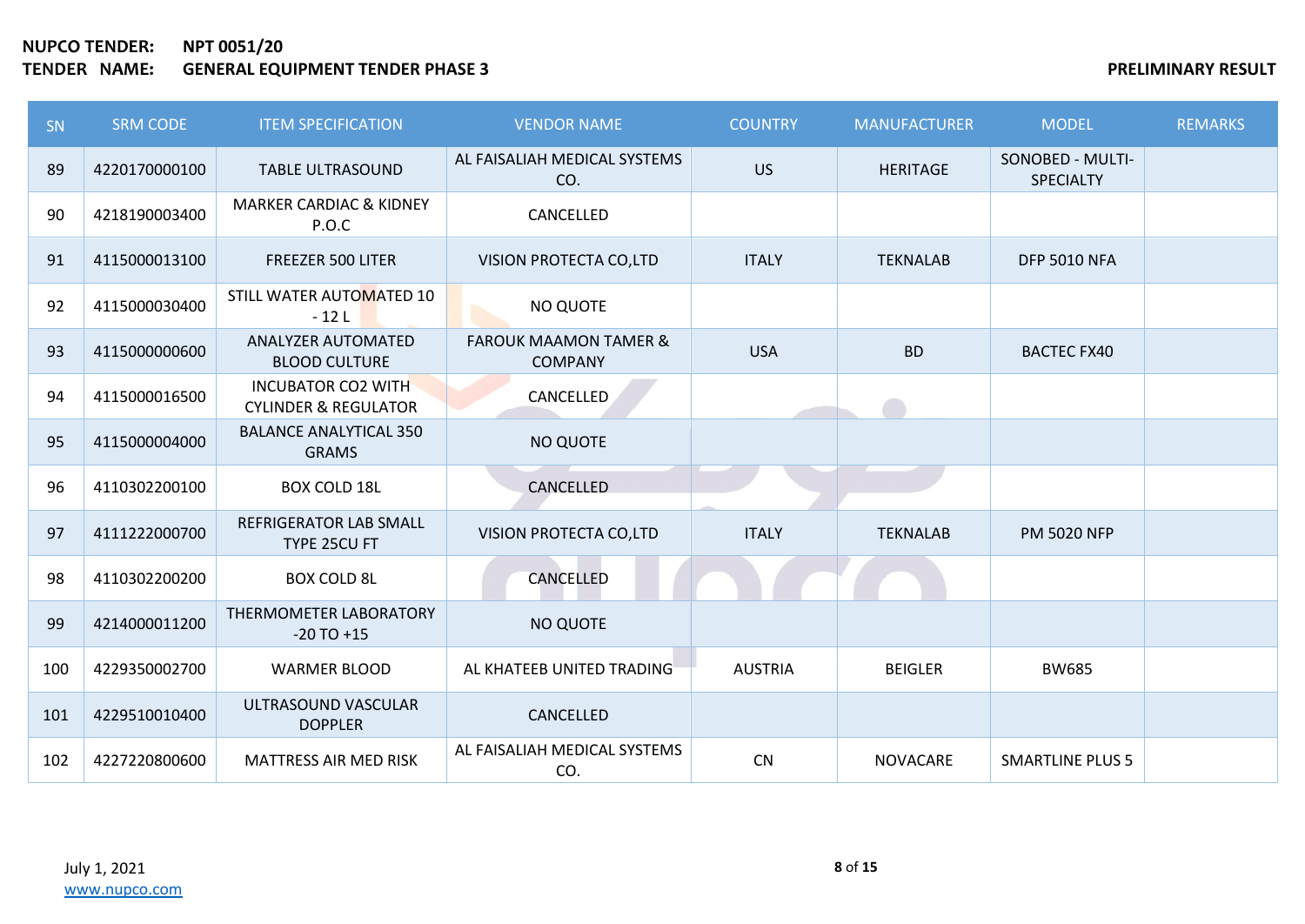| SN  | <b>SRM CODE</b> | <b>ITEM SPECIFICATION</b>                | <b>VENDOR NAME</b>                            | <b>COUNTRY</b>    | <b>MANUFACTURER</b>                | <b>MODEL</b>                        | <b>REMARKS</b> |
|-----|-----------------|------------------------------------------|-----------------------------------------------|-------------------|------------------------------------|-------------------------------------|----------------|
| 103 | 4219180002200   | <b>MATTRESS ANTIDECUBITUS</b>            | AL FAISALIAH MEDICAL SYSTEMS<br>CO.           | CN                | <b>NOVACARE</b>                    | <b>SMARTLINE PLUS 8</b>             |                |
| 104 | 4218190008000   | <b>TRANSILLUMINATOR VEIN</b><br>HANDHELD | AL FAISALIAH MEDICAL SYSTEMS<br>CO.           | <b>CN</b>         | MEDCAPTAIN                         | <b>NAVI - 60</b>                    |                |
| 105 | 4229350001100   | HYPER/HYPO THERMIA UNIT                  | CANCELLED                                     |                   |                                    |                                     |                |
| 106 | 4218190000500   | BLENDER AIR & 02 LOW                     | <b>GALLOP TRADING EST.</b>                    | <b>USA</b>        | <b>PRECISION</b><br><b>MEDICAL</b> | PM5300                              |                |
| 107 | 4229350001300   | INTUBATION DIFFICULT VIDEO               | GULF MEDICAL CO. LTD.                         | DE                | <b>KARL STORZ</b>                  | C-MAC, MILLER &<br><b>MACINTOSH</b> |                |
| 108 | 4229510007300   | <b>TABLE INSTRUMENT-SMALL</b>            | AL-ASASYAH BASIC<br><b>ELECTRONICS CO. LT</b> | <b>CHINA</b>      | SAIKANG                            | <b>SKH006</b>                       |                |
| 109 | 4229350001800   | LARYNGOSCOPE SET<br><b>COMPLETE</b>      | EBRAHIM M. ALMANA & BROS.<br>CO. TRD          | <b>GERMANY</b>    | <b>RIESTER</b>                     | <b>RI-MODUL</b>                     |                |
| 110 | 4117150000000   | DIAGNOSTIC SET HANDHELD                  | ABDULREHMAN ALGOSAIBI<br>G.T.C                | <b>USA</b>        | <b>WELCH ALLYN</b>                 | 97204                               |                |
| 111 | 4218190006400   | <b>PUMP FEEDING</b>                      | CANCELLED                                     |                   |                                    |                                     |                |
| 112 | 4219241200200   | <b>CART DRESSING</b>                     | CANCELLED                                     |                   |                                    |                                     |                |
| 113 | 4218190007800   | STETHOSCOPE INFANT                       | AL-JEEL MEDICAL & TRADING<br>CO. LTD          | <b>USA</b>        | <b>MEDSOURCE</b>                   | MS-STBK                             |                |
| 114 | 4217000002200   | STETHOSCOPE CARDIOSCOPE                  | NO QUOTE                                      |                   |                                    |                                     |                |
| 115 | 4216180000100   | <b>CRRT UNIT</b>                         | MEDICAL SUPPLIES & SERVICES<br>CO. LTD        | <b>USA</b>        | <b>BBRAUN</b>                      | <b>OMNI</b>                         |                |
| 116 | 4214000003700   | <b>HUMIDIFIER</b>                        | SAUDI HEALTH SERVICES CO.<br>LTD.             | <b>NEW ZELAND</b> | <b>FISHER &amp; PAYKEL</b>         | <b>MR850</b>                        |                |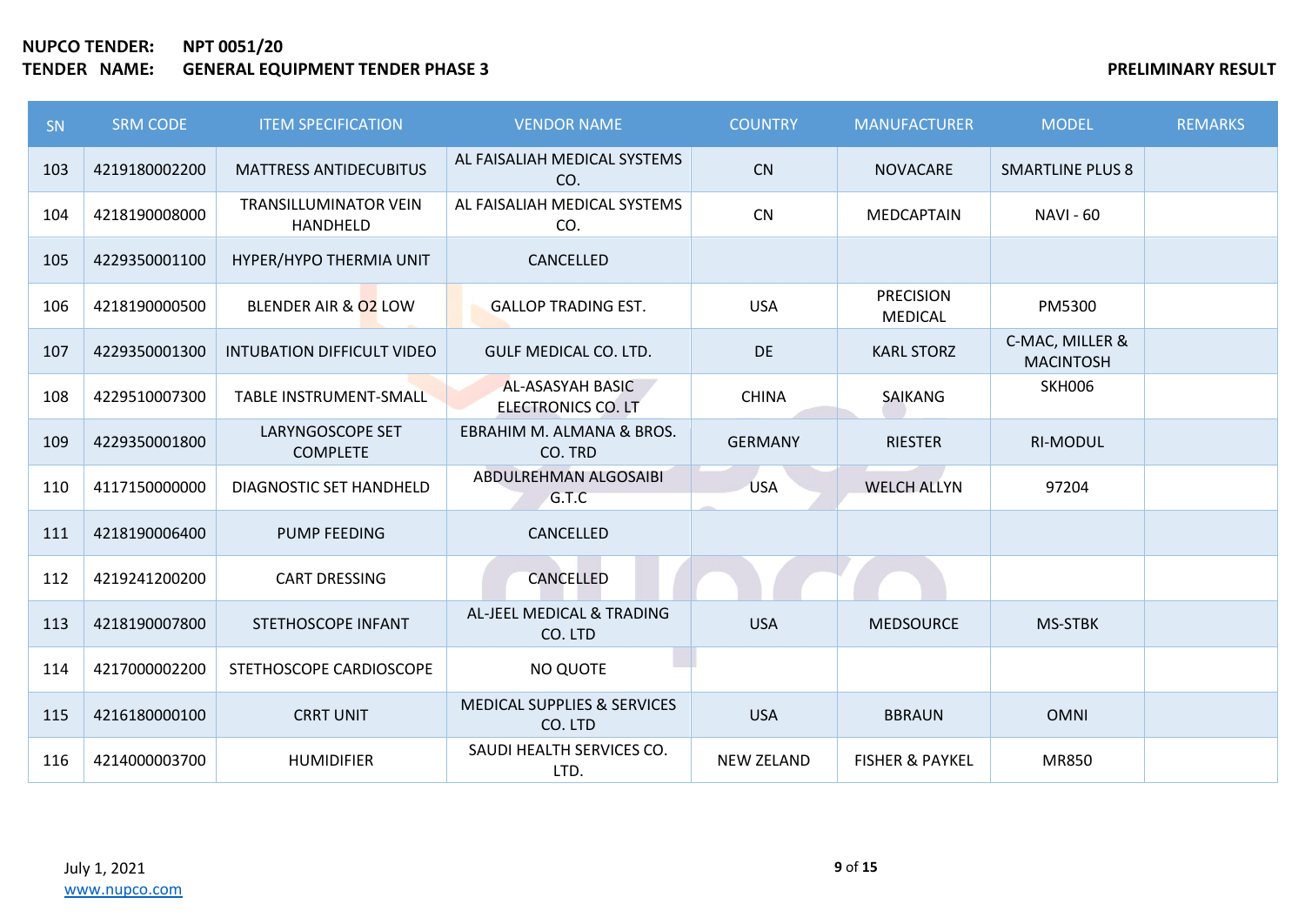| <b>SN</b> | <b>SRM CODE</b> | <b>ITEM SPECIFICATION</b>                       | <b>VENDOR NAME</b>                                 | <b>COUNTRY</b>                   | <b>MANUFACTURER</b> | <b>MODEL</b>                  | <b>REMARKS</b> |
|-----------|-----------------|-------------------------------------------------|----------------------------------------------------|----------------------------------|---------------------|-------------------------------|----------------|
| 117       | 4228150000200   | <b>AUTOCLAVE LABORATORY</b><br>CAPACITY 75-100L | EBRAHIM M. ALMANA & BROS.<br>CO. TRD               | <b>THE</b><br><b>NETHERLANDS</b> | <b>TUTTNAUER</b>    | 3870-EL-CPVG                  |                |
| 118       | 4229632100100   | <b>SUCTION APPARATUS</b><br><b>PORTABLE</b>     | DAR AL NAJAT MEDICAL<br><b>TECHNOLOGY</b>          | <b>ITALY</b>                     | <b>FAZZINI</b>      | $F-31 - P/N$ : $F-31.00$      |                |
| 118       | 4229632100100   | <b>SUCTION APPARATUS</b><br><b>PORTABLE</b>     | MOHAMMED HAMMAD AL-<br>HAMMAD MEDICAL CO.          | <b>ITALY</b>                     | CA-MI               | ASKIR 36 BR<br>(RE.410200/03) |                |
| 119       | 4218190001100   | DRAINAGE UNIT CHEST                             | MOHAMMED HAMMAD AL-<br><b>HAMMAD MEDICAL CO.</b>   | <b>ITALY</b>                     | <b>REDAX SPA</b>    | 10192                         |                |
| 120       | 4214000005000   | PURIFIER AIR LARGE AREA                         | CANCELLED                                          |                                  |                     |                               |                |
| 121       | 4214000005100   | PURIFIER AIR SMALL AREA                         | CANCELLED                                          |                                  |                     |                               |                |
| 122       | 4115000015600   | ICE CUBE MAKER DISPENSER                        | <b>NO QUOTE</b>                                    |                                  |                     |                               |                |
| 123       | 4219240401200   | CART UTILITY APPROX 700 X<br>400 X 850 MM       | <b>FAROUK MAAMON TAMER &amp;</b><br><b>COMPANY</b> | <b>USA</b>                       | <b>LAKESIDE</b>     | 311                           |                |
| 124       | 4219240400900   | <b>CART SUPPLY EXCHANGE</b>                     | AL KHATEEB UNITED TRADING                          | <b>FRANCE</b>                    | <b>VILLARD</b>      | 405.88                        |                |
| 125       | 4712170204200   | <b>WASTE RECEPTACLE 100L</b>                    | AL KHATEEB UNITED TRADING                          | <b>FRANCE</b>                    | <b>VILLARD</b>      | 415.72                        |                |
| 126       | 4219240401700   | TROLLEY CLEANING WITH ALL<br><b>UTILITIES</b>   | <b>FAROUK MAAMON TAMER &amp;</b><br><b>COMPANY</b> | <b>USA</b>                       | <b>LAKESIDE</b>     | 53570                         |                |
| 127       | 4110351700400   | <b>CABINET SAFETY CLASS I</b>                   | CANCELLED                                          |                                  |                     |                               |                |
| 128       | 4229510701000   | SHELVING PHARMACY                               | <b>NO QUOTE</b>                                    |                                  |                     |                               |                |
| 129       | 4111150500000   | <b>BALANCE PRECISION 500</b><br><b>GRAMS</b>    | <b>NO QUOTE</b>                                    |                                  |                     |                               |                |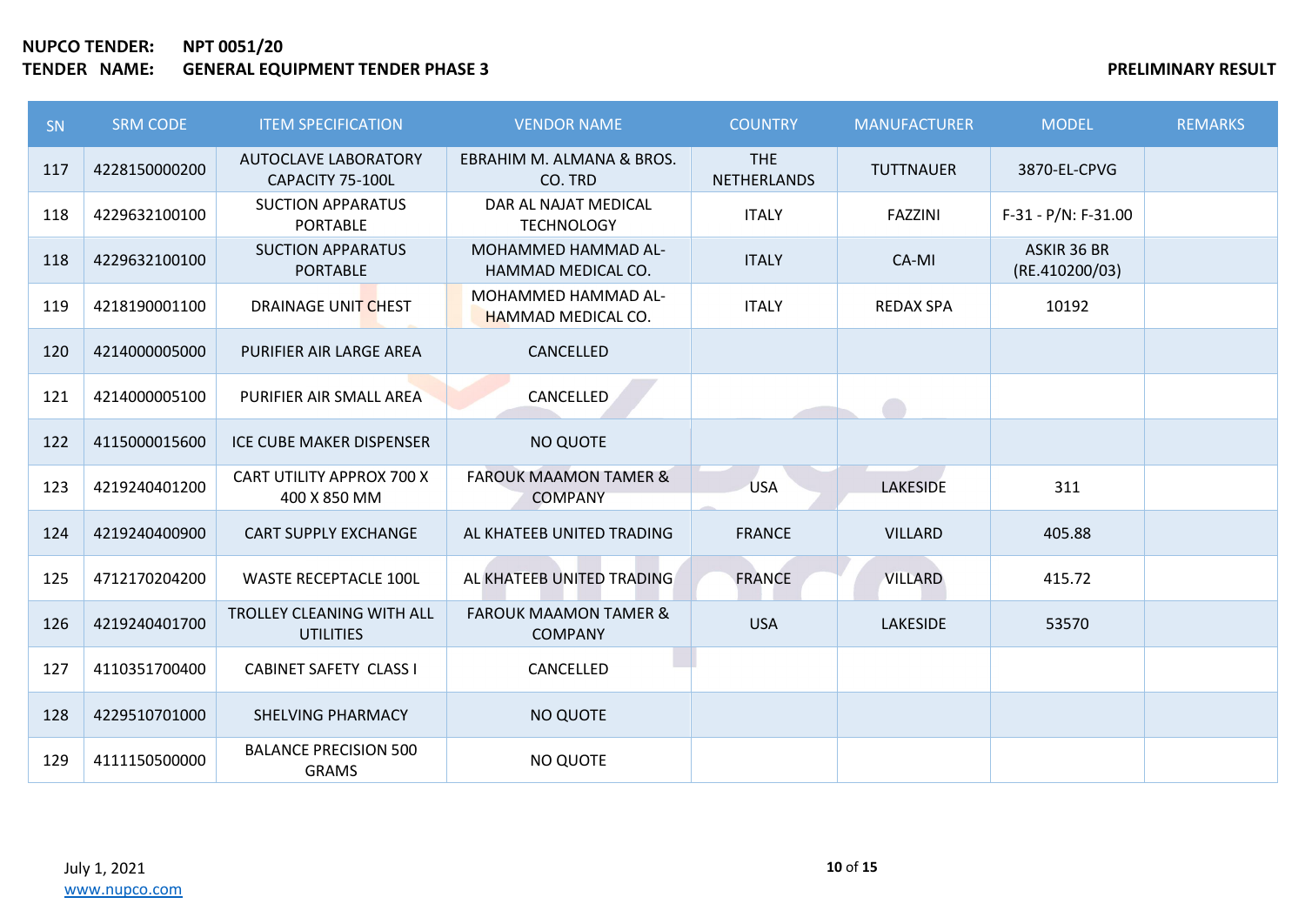| <b>SN</b> | <b>SRM CODE</b> | <b>ITEM SPECIFICATION</b>                                   | <b>VENDOR NAME</b>                                    | <b>COUNTRY</b>        | <b>MANUFACTURER</b> | <b>MODEL</b>    | <b>REMARKS</b> |
|-----------|-----------------|-------------------------------------------------------------|-------------------------------------------------------|-----------------------|---------------------|-----------------|----------------|
| 130       | 4110370600100   | <b>BATH WATER 3 - 5 L</b>                                   | CANCELLED                                             |                       |                     |                 |                |
| 131       | 4220170001800   | CARDIAC ULTRASOUND-MID                                      | <b>ASCEND ADVANCED</b><br><b>HEALTHCARE SOLUTIONS</b> | <b>NORWAY</b>         | <b>GE</b>           | VIVID S70       |                |
| 132       | 4219221001500   | <b>CHAIR OPERATOR</b><br><b>ULTRASOUND</b>                  | AL FAISALIAH MEDICAL SYSTEMS<br>CO.                   | <b>US</b>             | <b>HERITAGE</b>     | <b>CAPISCO</b>  |                |
| 133       | 4229370100200   | CRUSHER PILL AUTOMATIC                                      | NO QUOTE                                              |                       |                     |                 |                |
| 134       | 4220170000800   | ULTRASOUND CARDIAC<br><b>PORTABLE</b>                       | <b>ASCEND ADVANCED</b><br><b>HEALTHCARE SOLUTIONS</b> | <b>CHINA</b>          | <b>GE</b>           | <b>VIVID IQ</b> |                |
| 135       | 4218190008800   | <b>VENTILATOR ICU ADULT AND</b><br><b>PEDIATRIC</b>         | CANCELLED                                             |                       |                     |                 |                |
| 136       | 4220180054200   | <b>DIGITAL DUAL DETECTOR X-</b><br><b>RAY UNIT MID</b>      | CANCELLED                                             |                       |                     |                 |                |
| 137       | 4220180001300   | X-RAY DIGITAL MOBILE                                        | CANCELLED                                             |                       |                     |                 |                |
| 138       | 4219200100100   | TABLES, EXAMINATION,<br><b>TREATMENT</b>                    | CANCELLED                                             |                       |                     |                 |                |
| 139       | 4618181001100   | STRETCHER EMERGENCY                                         | <b>FAROUK MAAMON TAMER &amp;</b><br><b>COMPANY</b>    | <b>CZECH REPUBLIC</b> | <b>LINET</b>        | SPRINT 100      |                |
| 140       | 4410230000200   | PACKAGING SYSTEM UNIT<br><b>DOSE</b>                        | CANCELLED                                             |                       |                     |                 |                |
| 141       | 4217000002900   | <b>VENTILATOR TRANSPORT</b><br><b>ADULT &amp; PEDIATRIC</b> | CANCELLED                                             |                       |                     |                 |                |
| 142       | 4115000013400   | FREEZER ULTRA LOW TEMP -<br>20 TO -86C                      | AL-ASASYAH BASIC<br>ELECTRONICS CO. LT                | <b>JAPAN</b>          | PHCBI               | MDF-U54V        |                |
| 142       | 4115000013400   | FREEZER ULTRA LOW TEMP -<br>20 TO -86C                      | SALEHIYA TRADING CO.                                  | SG                    | <b>ESCO</b>         | UUS-597B-3-5DSS |                |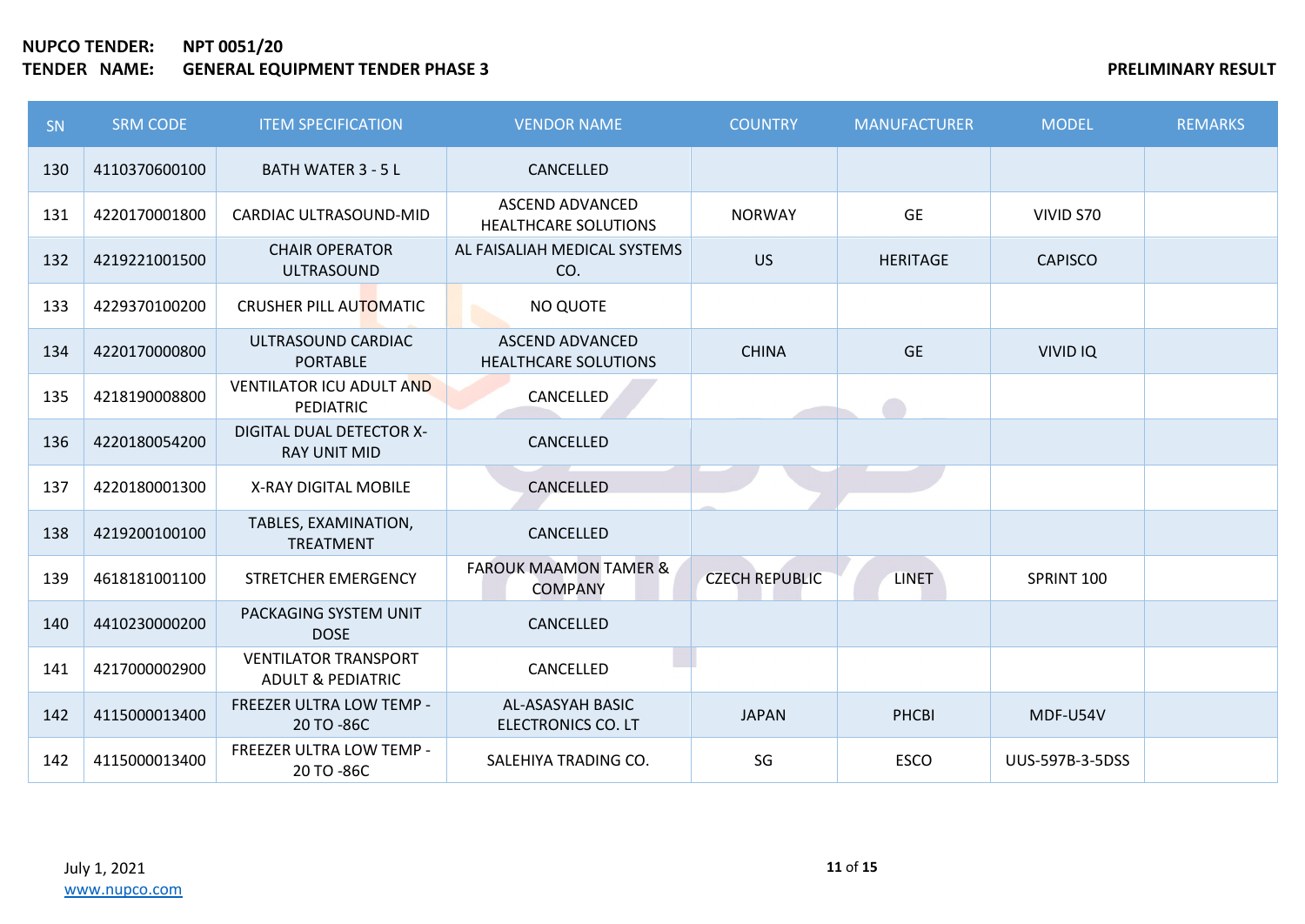| SN  | <b>SRM CODE</b> | <b>ITEM SPECIFICATION</b>                     | <b>VENDOR NAME</b>                               | <b>COUNTRY</b> | <b>MANUFACTURER</b>  | <b>MODEL</b>       | <b>REMARKS</b> |
|-----|-----------------|-----------------------------------------------|--------------------------------------------------|----------------|----------------------|--------------------|----------------|
| 142 | 4115000013400   | <b>FREEZER ULTRA LOW TEMP -</b><br>20 TO -86C | ATTIEH MEDICO CO. LTD.                           | <b>ES</b>      | <b>AZBIL TELSTAR</b> | <b>BOREAS U570</b> |                |
| 143 | 4115000010100   | <b>COUNTER BLOOD CELL 32</b><br>PARAMETERS    | ARABIAN MEDICAL AND<br>PHARMACEUTICAL CO.        | <b>JAPAN</b>   | SYSMEX               | XN-550             |                |
| 144 | 4218190007000   | <b>PUMP SYRINGE</b>                           | CANCELLED                                        |                |                      |                    |                |
| 145 | 4219190400100   | <b>CABINET AUTOMATED</b><br><b>NARCOTIC</b>   | CANCELLED                                        |                |                      |                    |                |
| 146 | 4218190006500   | <b>PUMP INFUSION</b>                          | CANCELLED                                        |                |                      |                    |                |
| 147 | 4220170002200   | ULTRASOUND ADVANCE<br><b>PORTABLE</b>         | CANCELLED                                        |                |                      |                    |                |
| 148 | 4218190011900   | <b>DEFIBRILLATOR UNIT</b>                     | AL-JEEL MEDICAL & TRADING<br>CO. LTD             | <b>USA</b>     | PHYSIO CONTROL       | LP20E              |                |
| 149 | 4217000001500   | <b>MONITOR TRANSPORT</b>                      | EBRAHIM M. ALMANA & BROS.<br>CO. TRD             | <b>CHINA</b>   | <b>BIOLIGHT</b>      | <b>S12</b>         |                |
| 150 | 4214000006500   | SPHYGMOMANOMETER<br>ELECTRONIC VITAL SIGN     | EBRAHIM M. ALMANA & BROS.<br>CO. TRD             | <b>CHINA</b>   | <b>BIOLIGHT</b>      | V <sub>9</sub>     |                |
| 150 | 4214000006500   | SPHYGMOMANOMETER<br>ELECTRONIC VITAL SIGN     | AL-JEEL MEDICAL & TRADING<br>CO. LTD             | <b>MEXICO</b>  | <b>GE HEALTHCARE</b> | V100               |                |
| 151 | 4218190000900   | <b>CART CRASH</b>                             | <b>MOHAMMED HAMMAD AL-</b><br>HAMMAD MEDICAL CO. | <b>ITALY</b>   | <b>FRANCEHOPITAL</b> | PL40C5-S0677       |                |
| 152 | 4218190001800   | ECG 12 LEAD WITH CART                         | CANCELLED                                        |                |                      |                    |                |
| 153 | 4219240400200   | <b>CART MEDICATION</b>                        | AL KHATEEB UNITED TRADING                        | <b>FRANCE</b>  | <b>VILLARD</b>       | 1006.11T05         |                |
| 154 | 4214000056300   | <b>COUNTER TABLET</b>                         | CANCELLED                                        |                |                      |                    |                |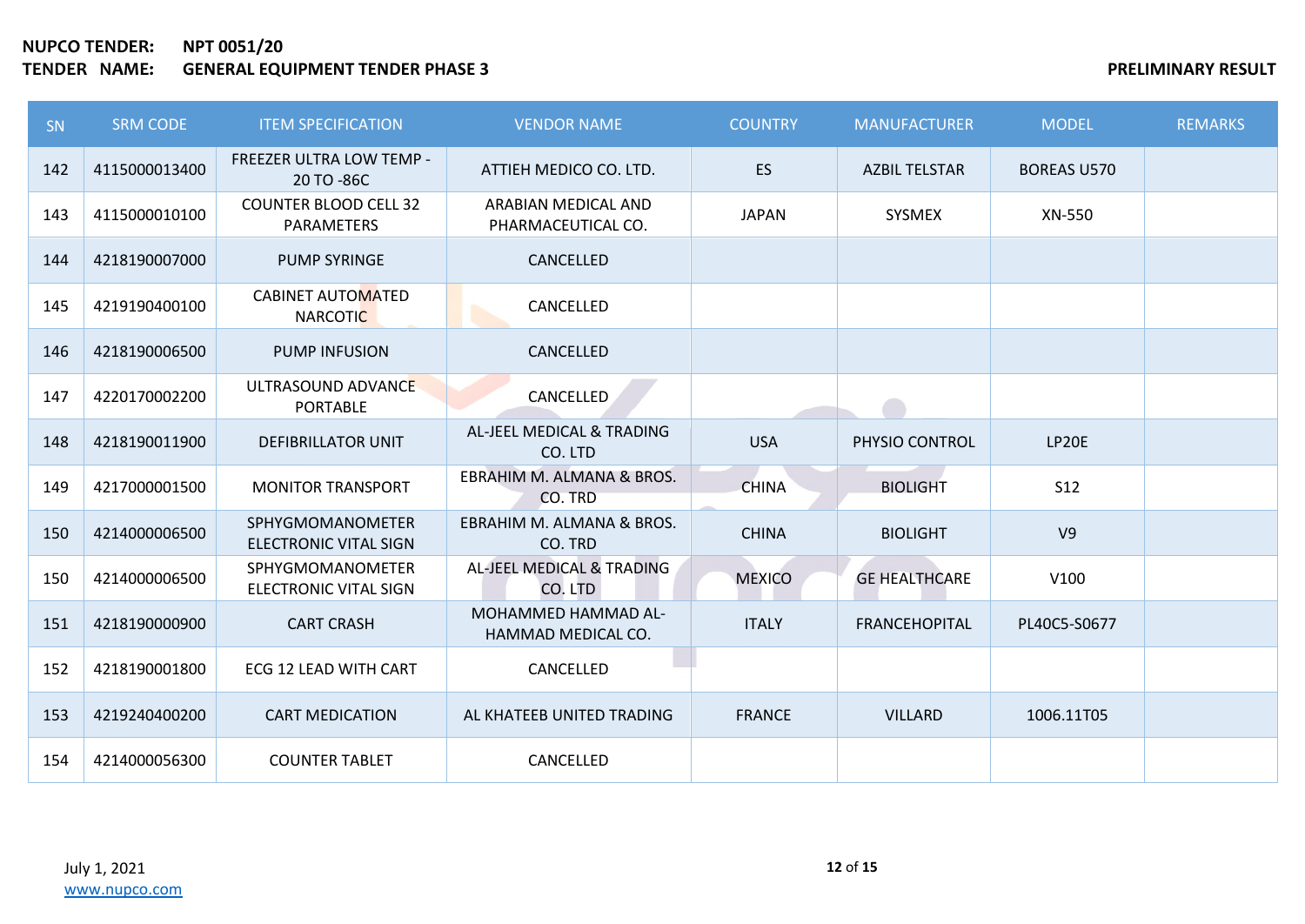| SN  | <b>SRM CODE</b> | <b>ITEM SPECIFICATION</b>                             | <b>VENDOR NAME</b>                               | <b>COUNTRY</b>         | <b>MANUFACTURER</b>                | <b>MODEL</b>                 | <b>REMARKS</b> |
|-----|-----------------|-------------------------------------------------------|--------------------------------------------------|------------------------|------------------------------------|------------------------------|----------------|
| 155 | 4214000004200   | LIGHT EXAM MOBILE                                     | AL FAISALIAH MEDICAL SYSTEMS<br>CO.              | CN                     | <b>MINDRAY</b>                     | <b>HYLED 200 MOBILE</b>      |                |
| 155 | 4214000004200   | LIGHT EXAM MOBILE                                     | ATTIEH MEDICO CO. LTD.                           | $\mathsf{I}\mathsf{T}$ | <b>PROGETTI</b>                    | PG EYES 300M                 |                |
| 156 | 4214000004300   | LIGHT EXAM WALL MOUNTED                               | CANCELLED                                        |                        |                                    |                              |                |
| 157 | 4219240400100   | <b>CART DISPENSING</b>                                | ATTIEH MEDICO CO. LTD.                           | <b>US</b>              | <b>CAPSA</b><br>HEALTHCARE         | <b>AVALO</b>                 |                |
| 158 | 4214000005600   | <b>REGULATOR-SUCTION HIGH</b><br><b>WALL MOUNT</b>    | ABDULREHMAN ALGOSAIBI<br>G.T.C                   | <b>USA</b>             | OHIO MEDICAL LLC                   | <b>VR-CICV-BML</b>           |                |
| 159 | 4219210100200   | <b>CHAIR BLOOD DRAWING</b>                            | <b>MOHAMMED HAMMAD AL-</b><br>HAMMAD MEDICAL CO. | <b>CHINA</b>           | <b>SAIKANG</b>                     | <b>SKE090</b>                |                |
| 160 | 4214000057500   | <b>TABLE PLASTER EXTENSION</b>                        | CANCELLED                                        |                        |                                    |                              |                |
| 161 | 4218190007300   | <b>RESUSCITATOR KIT ADULT</b><br><b>AND PEDIATRIC</b> | AL KHATEEB UNITED TRADING                        | <b>GERMANY</b>         | <b>WEINMANN</b>                    | WM9095 RESCUE<br><b>PACK</b> |                |
| 162 | 4214000004400   | NEBULIZER ULTRASONIC                                  | AL KHATEEB UNITED TRADING                        | <b>GERMANY</b>         | <b>HIRTZ</b>                       | HICO-<br>ULTRASONAT810       |                |
| 163 | 4115000007200   | <b>CENTRIFUGE 24 TUBES TABLE</b><br><b>TOP</b>        | CANCELLED                                        |                        |                                    |                              |                |
| 164 | 4214000013400   | MICROSCOPE BINOCULAR                                  | VISION PROTECTA CO,LTD                           | <b>HOLAND</b>          | <b>EUROMEX</b>                     | <b>BS.1152.PLI</b>           |                |
| 165 | 4229510000900   | <b>CAST CUTTER WITH VACUUM</b>                        | AL KHATEEB UNITED TRADING                        | UNITED KINGDOM         | <b>DESOUTTER</b><br><b>MEDICAL</b> | CC5A                         |                |
| 166 | 4217000002500   | THERMOMETER DIGITAL<br>HANDHELD                       | ABDULREHMAN ALGOSAIBI<br>G.T.C                   | USA / MEXICO           | <b>WELCH ALLYN</b>                 | 01692-400                    |                |
| 167 | 4214000001000   | <b>CART PLASTER</b>                                   | AL KHATEEB UNITED TRADING                        | <b>FRANCE</b>          | VILLARD                            | 1006.01                      |                |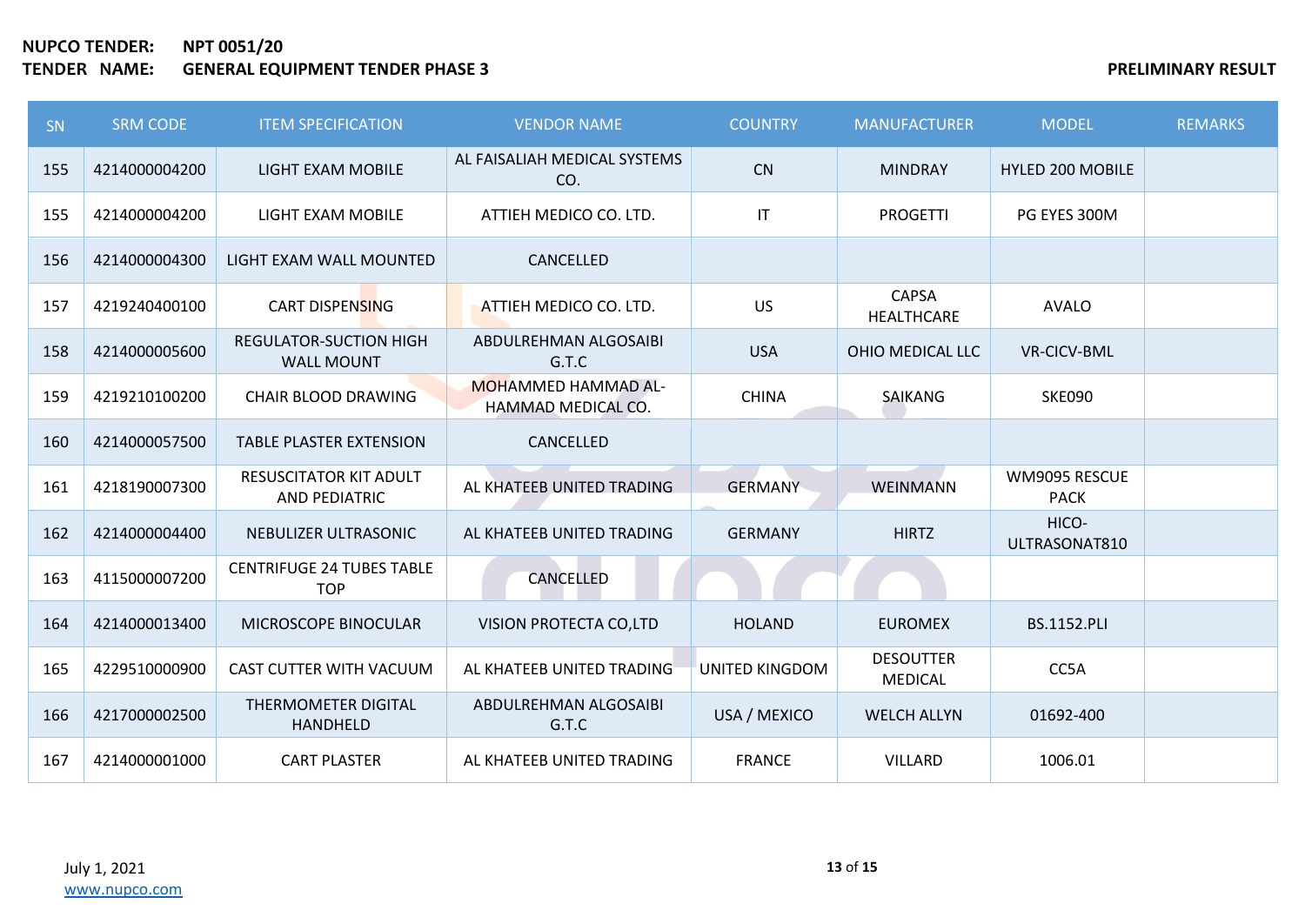| <b>SN</b> | <b>SRM CODE</b> | <b>ITEM SPECIFICATION</b>                       | <b>VENDOR NAME</b>                                    | <b>COUNTRY</b> | <b>MANUFACTURER</b>                | <b>MODEL</b>                                        | <b>REMARKS</b> |
|-----------|-----------------|-------------------------------------------------|-------------------------------------------------------|----------------|------------------------------------|-----------------------------------------------------|----------------|
| 168       | 4115000007100   | <b>CENTRIFUGE 12 TUBES TABLE</b><br><b>TOP</b>  | AL-JEEL MEDICAL & TRADING<br>CO. LTD                  | <b>CHINA</b>   | <b>THERMO</b><br><b>SCIENTIFIC</b> | <b>MEGAFUGE 8</b>                                   |                |
| 169       | 4214000006600   | <b>STAND IV</b>                                 | AL FAISALIAH MEDICAL SYSTEMS<br>CO.                   | DE             | <b>PROVITA</b>                     | $I-I12224$                                          |                |
| 170       | 4219190400000   | <b>CABINET NARCOTIC</b>                         | CANCELLED                                             |                |                                    |                                                     |                |
| 171       | 4214000003600   | LINEN HAMPER-SINGLE                             | <b>MENA SAUDI MEDICAL CO.LTD</b>                      | <b>ITALY</b>   | <b>FAZZINI</b>                     | 02.842.00                                           |                |
| 172       | 4214000003500   | LINEN HAMPER-DOUBLE                             | CANCELLED                                             |                |                                    |                                                     |                |
| 173       | 4214000002800   | FLOW METER O2 W/<br>HUMIDIFIER WALL MOUNTED     | <b>MENA SAUDI MEDICAL CO.LTD</b>                      | <b>ITALY</b>   | <b>FLOWMETER</b>                   | RS (1-15 LPM) +<br>PROBE AS PER SITE<br>$+$ CH/200. |                |
| 174       | 4217000001100   | <b>FLOWMETER OXYGEN</b>                         | CANCELLED                                             |                |                                    |                                                     |                |
| 175       | 4618181000200   | <b>STATION EYEWASH</b>                          | <b>SCIENTIFIC &amp; MEDICAL</b><br><b>EQUIP.HOUSE</b> | <b>ITALY</b>   | <b>STEELCO</b>                     | 99912316                                            |                |
| 176       | 4224151700000   | SPREADER CAST LARGE                             | GULF MEDICAL CO. LTD.                                 | EU             | <b>B. BRAUN</b><br><b>AESCULAP</b> | <b>LX610R</b>                                       |                |
| 177       | 4214000006700   | STETHOSCOPE ADULT                               | AL-JEEL MEDICAL & TRADING<br>CO. LTD                  | <b>USA</b>     | <b>MEDSOURCE</b>                   | MS-STBK                                             |                |
| 178       | 4224151700100   | SPREADER CAST SMALL                             | <b>GULF MEDICAL CO. LTD.</b>                          | EU             | <b>B. BRAUN</b><br><b>AESCULAP</b> | <b>LX605R</b>                                       |                |
| 179       | 4115000022000   | <b>MIXER VORTEX</b>                             | AL-JEEL MEDICAL & TRADING<br>CO. LTD                  | <b>CHINA</b>   | <b>THERMO</b><br><b>SCIENTIFIC</b> | 88882010                                            |                |
| 180       | 4112280401000   | RACK TEST TUBE 20 MM<br><b>DIAMETER 24 HOLE</b> | <b>NO QUOTE</b>                                       |                |                                    |                                                     |                |
| 181       | 4112280400500   | RACK TEST TUBE 12 MM<br><b>DIAMETER 24 HOLE</b> | <b>NO QUOTE</b>                                       |                |                                    |                                                     |                |